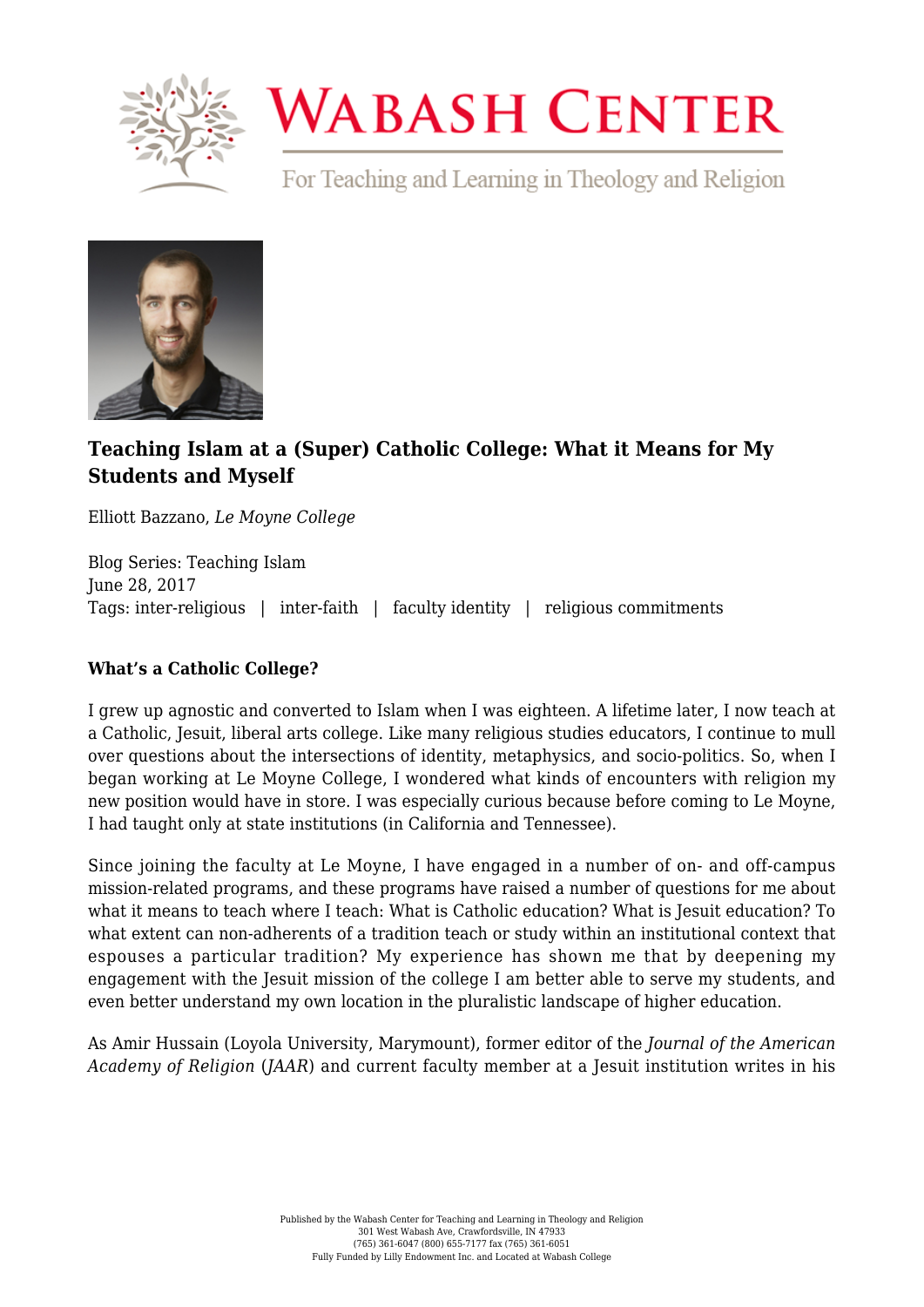"Editor's Note" for the *JAAR* in 2011: "I wonder what the members of the National Association of Bible Instructors (the forerunner of the AAR) would have thought of their journal one day being edited by a Canadian Muslim scholar of Islam teaching at a Catholic university." I appreciate Hussain's playful gesture here because it underscores how intermingled religious studies pedagogy can be. That his self-conscious reflection on the context of religious and national pluralism makes its way into the flagship journal of the field is a positive sign for me, especially in a world of growing Islamophobia.

As someone who studies and teaches about a particular religious tradition (Islam), I acknowledge the value of assigning categories, but this has its limitations and one's religious identity is frequently a poor indicator of what people actually believe. (I write more on this in "Muslim in the Classroom: Pedagogical Reflections on Disclosing Religious Identity," published in *Teaching Theology and Religion* [2016].) To illustrate this, I often invite my students to dig deep by asking ten Catholics to describe what their traditions mean to them, or to describe Who or What God is. Will they find ten different answers? I think so. As I've tried to figure out what Catholic education means to people, I too have encountered a range of voices.

#### **Engaging the Jesuit Mission**

Because my undergraduate and Ph.D. programs were both at state schools, I didn't know to what extent I might engage Jesuit-related professional development opportunities at Le Moyne; I had no context to compare. Fortunately, I've been encouraged by the impact of missionrelated workshops, conferences, and study groups on my intellectual development as a teacher, scholar, and citizen. In the broadest sense, teaching as a Muslim at a Catholic college reminds me of the importance of interreligious encounters and helps me, I hope, model and live the kinds of interreligious encounters that I encourage for my students.

Conferences like "Collegium"—an annual weeklong colloquy on Catholic higher education—and "Islam at Jesuit Colleges and Universities," at the University of San Francisco in 2015, have offered me a window into live questions and challenges that diverse educators at Catholic institutions face. I have the opportunity to reflect further on the topic at an upcoming conference at Seattle University, where I'll participate in a panel entitled "Islam at Jesuit Institutions: Inter-religious Dialogue, Social Justice, and Campus Life."

Despite my own positive experiences encountering and engaging Jesuit education on and off campus, challenges of language and stereotypes still pervade the minds of students as well as faculty; think, for example, about the debates on the relationship of religious studies to theology. My department offers religious studies as well as theology courses, so my attention to these debates has heightened in many ways. To illustrate the disparities in thinking about religiously affiliated institutions, let me conclude this blog post with two brief anecdotes—one about faculty and one about students.

#### **Confusing Categories**

Faculty story: A job candidate for a position at Le Moyne once expressed to me that the school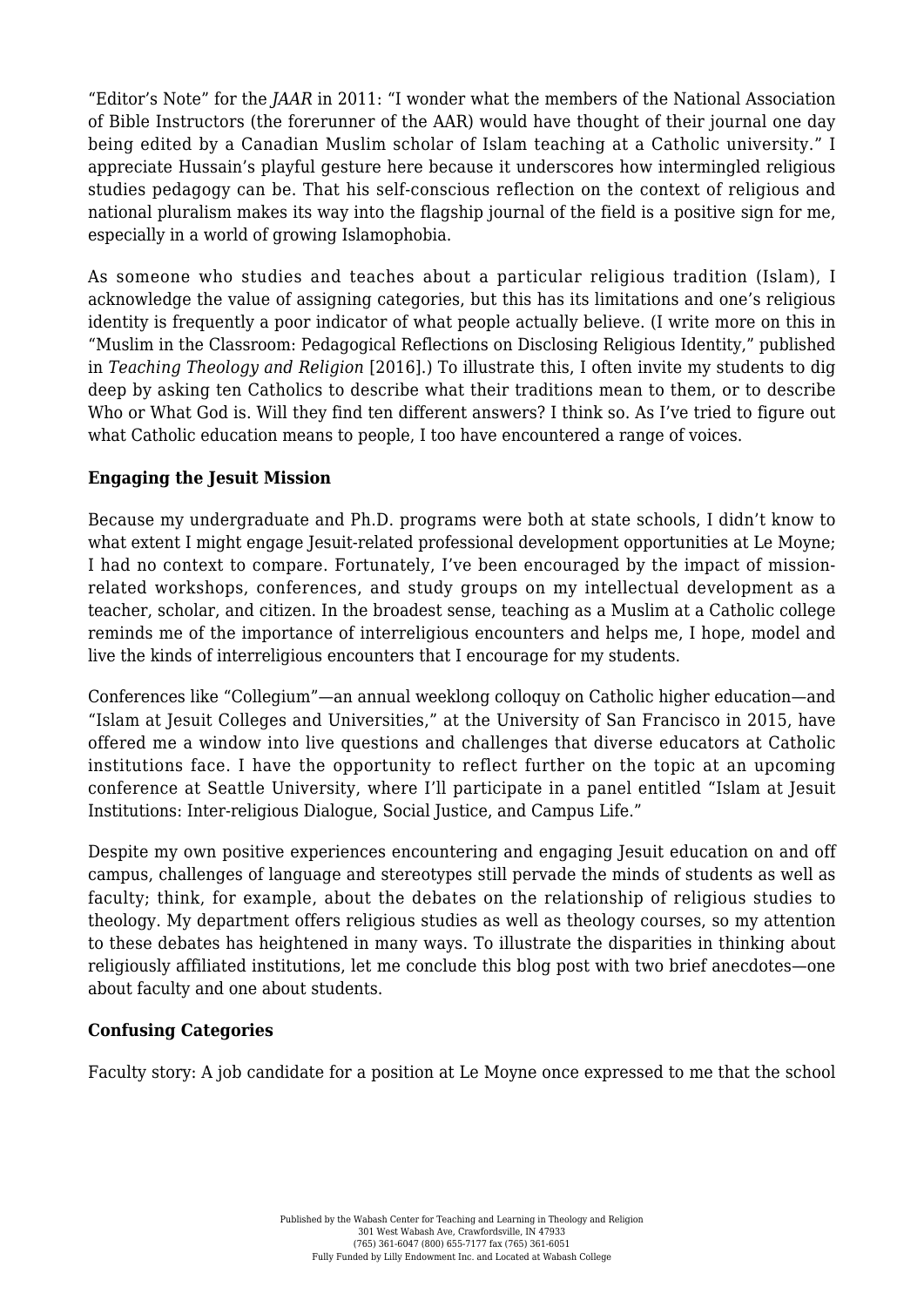attracted her because it was "faith-based." As I learned more about what she meant, it became clear that the candidate did not fully understand the context of Jesuit education or the particular institution at which she sought employment. It would be untrue to say that Jesuit education didn't have a "faith-based" component, but looking around the United States, for example, what this component means to Jesuit schools and their faculty, broadly speaking, is quite different than what it means for, say, Liberty University or any number of "faith-based" institutions. Regarding my argument about religious identity as a poor indicator of, well, a lot of things, I think this becomes straightforward when one examines the range of "faith-based" institutions across the country. (She didn't get the job.)

Student story: A linguistic trope that I often press my students to explain is when they refer to someone as "super-Catholic." Many of my students, apparently, have a "super-Catholic" member of their family. "Is what you mean," I try to gently provoke them, "that your uncle is kind of obnoxious and not too interested in learning about diverse opinions?" Although students may not have this blunt characterization in mind when explaining their family member, they often agree with my interpretation. I'll follow up: "Well, what about your Jesuit professors at Le Moyne—who spent over a decade training to enter the order? Do you consider them super-Catholic?" (If anyone connected to the Le Moyne community is super-Catholic, I should think it would be the Jesuits.) At this point, I suspect I succeed in slightly confusing students and problematizing the imprecision of "super-Catholic" code language. Indeed the institutional context aids me here in guiding students through a teachable moment about word choice and the assumptions we hold about various traditions.

#### **Making Context work for Students**

To help students understand the mission of their institution, I incorporate Le Moyne's mission statement into some course assignments to invite student reflection on the *raison d'etre* of their liberal arts experience. Unsurprisingly, I encounter a range of responses. Some students, for example, don't know that Jesuit means Catholic. At the other end of awareness, a Catholic religious studies major once shared something very perceptive with me: It's easy to be a student at Le Moyne and pretty much ignore its Catholic-ness, but at the same time it's also easy to engage with that part of the school if you choose to go that route.

To further help my students reflect on institutional context and best appreciate the purpose behind their required courses (all Le Moyne students must take any religious studies class as part of the core curriculum), I briefly share at the beginning of the semester that I'm a convert, but that our course will ask us—professor included—to approach material from a position of epoche (suspension or bracketing of personal convictions). I find that flagging my positionality (while leaving its particulars undefined) as well as our methodological approach signals to my students that no one is out to convert them. (Although if I were out to convert them, wouldn't it be odd that a Catholic hired someone to convert its students to Islam? What would that even mean—theologically, logistically?) Although I rarely make reference to my own Muslim identity after the first week of class, my courses on Islam focus on issues of race and privilege, so I know my students cannot escape the fact that their teacher is a white convert. As one student